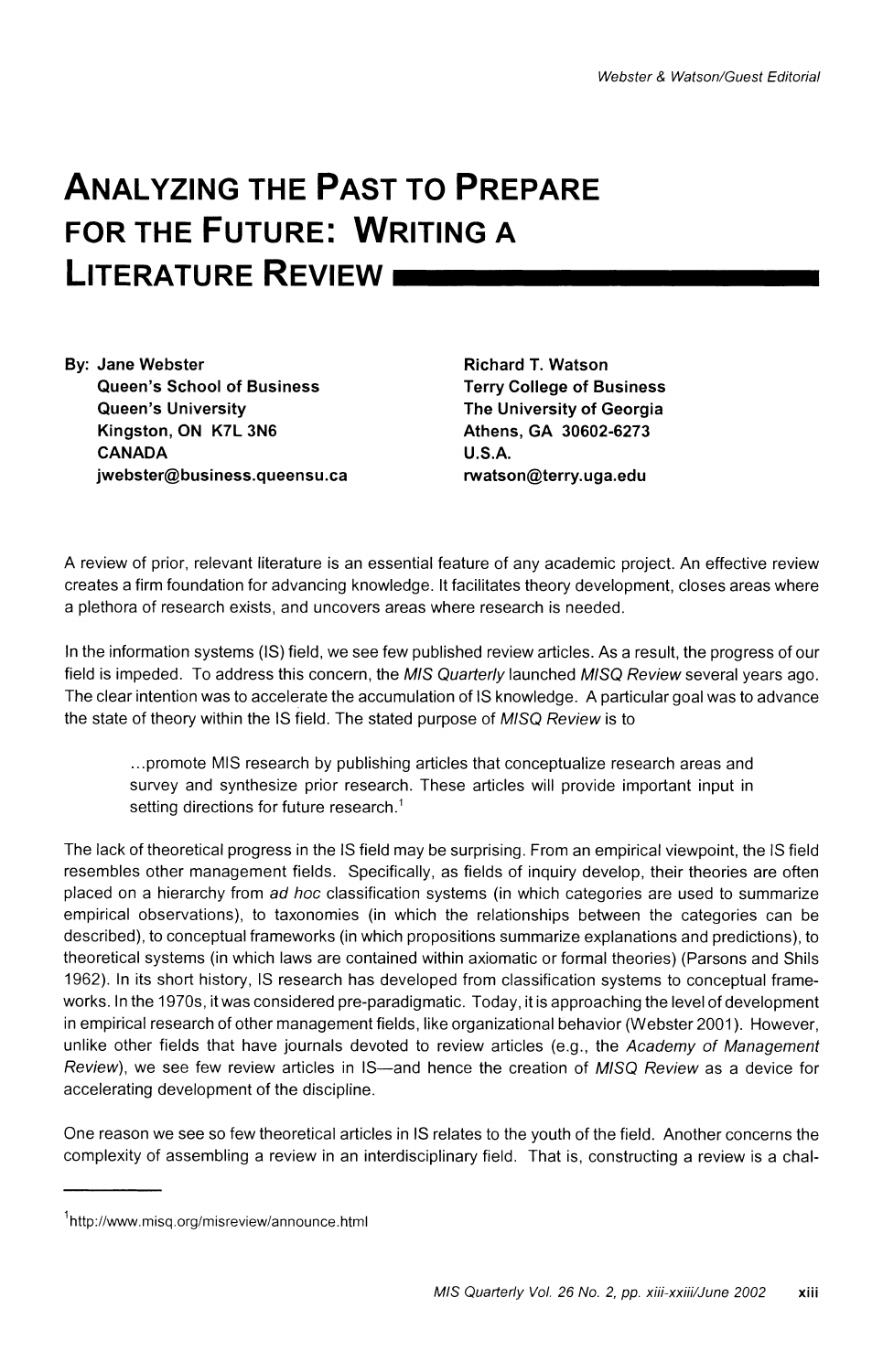**lenging process because we often need to draw on theories from a variety of fields. Moreover, we have so few theories of our own. Nevertheless, the literature review represents the foundation for research in IS. As such, review articles are critical to strengthening IS as a field of study.** 

**Another challenge relates to methods of structuring and presenting these reviews. As the initial senior editors for MISQ Review, we quickly learned that many IS scholars are not familiar with the structure and format of reviews, which provided the motivation for this article. Unfortunately, this finding is not uncommon in other areas, as has been noted:** 

**Authors of literature reviews are at risk for producing mind-numbing lists of citations and**  findings that resemble a phone book-impressive case, lots of numbers, but not much **plot. [In contrast] a coherent review emerges only from a coherent conceptual structuring of the topic itself. For most reviews, this requires a guiding theory, a set of competing models, or a point of view about the phenomenon under discussion [Bem 1995, p. 172].** 

**Like Bem in psychology, we seek to encourage more conceptual structuring of reviews in IS. Drawing on our editorial experiences, as well as other editors' experiences in related areas (e.g., Daft 1985; Sutton and Staw 1995; Whetten 1989), we believe that we can help prospective MISQ Review authors and IS scholars in general by setting forth some guidelines and thoughts on how to write a review article.2** 

**In this paper, we first consider who should write for MISQ Review and identify the types of articles that are appropriate. Next, we spend most of the paper providing advice to would-be authors based on what we have learned from our experiences. We then discuss the reviewing process. Finally, we conclude by summarizing our expectations for a review article.** 

## **Prospective Authors and Topics**

**There are two points in a scholar's life that lend themselves naturally to writing a literature review. First, those who have completed or made substantial progress on a stream of research are well positioned to tell their colleagues what they have learned and where the field can most fruitfully direct its attention. Second, scholars who have completed a literature review prior to embarking on a project and have developed some theoretical models derived from this review are also potential authors.** 

**From another angle, two types of reviews exist. First, authors could deal with a mature topic where an accumulated body of research exists that needs analysis and synthesis. In this case, they would conduct a thorough literature review and then propose a conceptual model that synthesizes and extends existing research. Second, authors could tackle an emerging issue that would benefit from exposure to potential theoretical foundations. Here, the review of current literature on the emerging topic would, of necessity, be shorter. The author's contribution would arise from the fresh theoretical foundations proposed in developing a conceptual model.** 

**Because literature reviews are more time-consuming and have fewer outlets than research articles, prospective authors should contact the current senior editor of MISQ Review prior to commencing. An** 

**<sup>2</sup>While this article is centered around MISQ Review, we believe much of what we say has general value for most IS literature reviews.**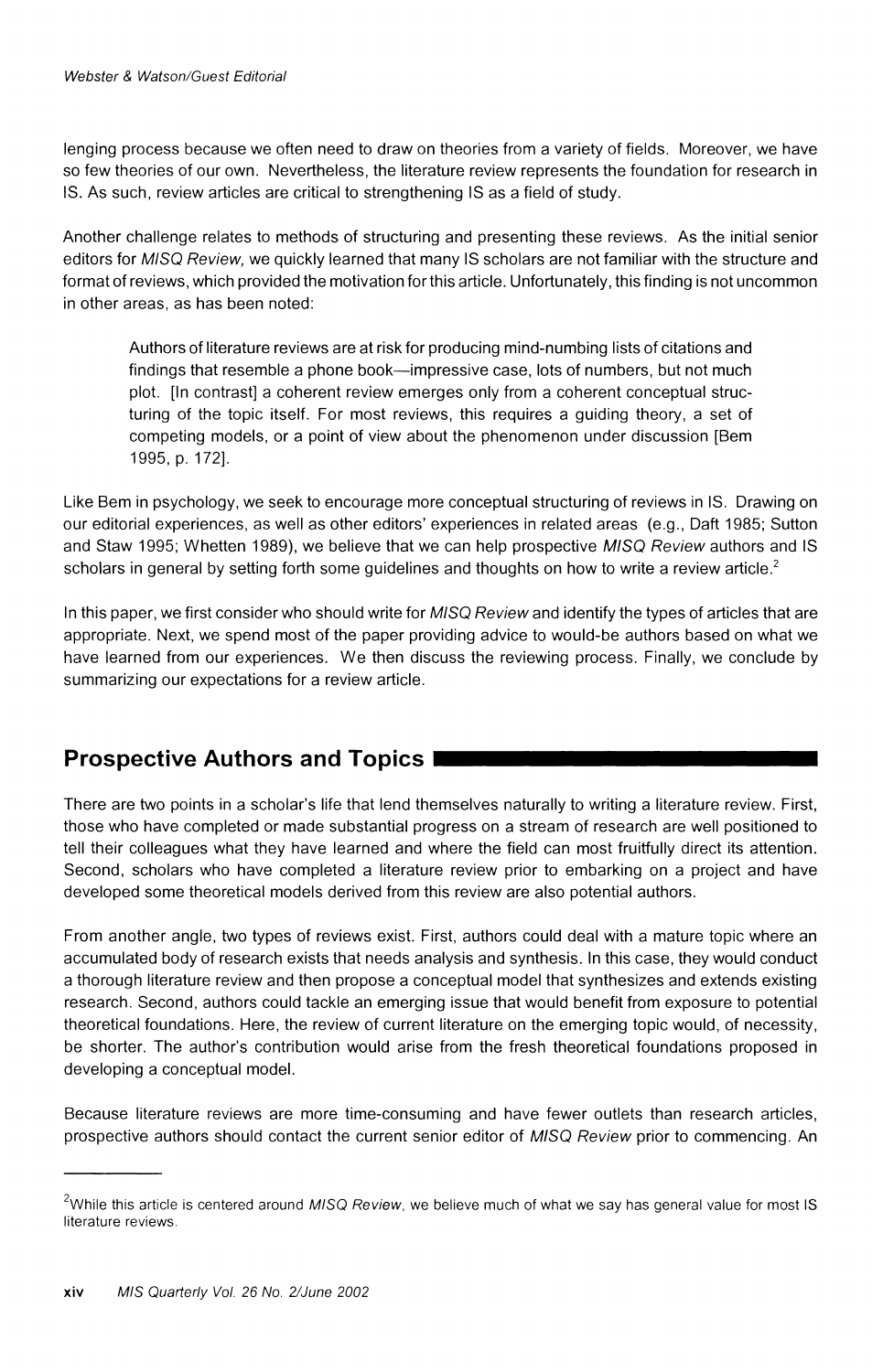**outline of the review will enable the senior editor to advise whether another author is currently working on the topic and to give broad guidance on the direction of the work.** 

# **Writing a Review Article**

**To assist you in crafting your paper, we indicate the broad structure of a review paper and provide several suggestions on executing your review. We reflect on some pragmatic issues (e.g., what should be included in the introduction to your paper?) and some more ambiguous issues (e.g., how can you justify a proposition?). Throughout, we provide examples from past articles in a variety of fields to give you exemplars of how others have addressed these issues.** 

## **Beginning Your Article**

**In some papers we have received, the topic does not "emerge" until well into the article. Moreover, the contributions are not clear. In contrast, to hook your reader early, the introduction to your paper needs to motivate your topic, provide a working definition of your key variable(s), and clearly articulate the paper's contributions. Ways of demonstrating contributions include providing a new theoretical understanding that helps to explain previously confusing results, noting that little research has addressed this topic, providing calls from well-respected academics to examine this topic, bringing together previously-disparate streams of work to help shed light on a phenomenon, and suggesting important implications for practice.** 

**The next section of your paper should provide more elaborate definitions of your key variables and set the boundaries on your work. Boundaries include issues like level(s) of analysis, temporal and contextual limitations, the scope of your review, and your implicit values (Bacharach 1989; Whetten 1989). For example, you should clearly state the unit or units of analysis undertaken in the review; however, be wary of trying to go beyond a single unit unless you can provide a strong rationale for a multilevel perspective. Further, if your theory applies only to certain contexts (e.g., types of occupations, organizations, or countries) or to certain time periods, this should be identified for the reader. You also need to support the scope of your review: state what literature and fields you will draw upon and why these define an appropriate boundary for the chosen topic and level of analysis. Finally, identify the values bounding your theory-that is, your implicit assumptions concerning whose interests are served (such as top management, IS professionals, users, or other stakeholders: Bacharach 1989; livari et al. 1998).** 

**To show how these suggestions might be implemented, consider Griffith's (1999) paper on "technology features." She motivates her topic by providing examples of practice ranging from aboriginals' use of the steel axe to users' concerns with Pentium chip errors (p. 472). She then articulates the contributions by (1) outlining past research and highlighting its gaps, (2) suggesting that she will address these shortcomings by proposing new theory, (3) listing academics who have called for this research, and (4) indicating that this research has important implications for practice (pp. 473-474). Her subsequent sections provide definitions of her key concepts and delineate the boundaries on her research (pp. 474-478).** 

## **Identifying the Relevant Literature**

**A high-quality review is complete and focuses on concepts. A complete review covers relevant literature on the topic and is not confined to one research methodology, one set of journals, or one geographic**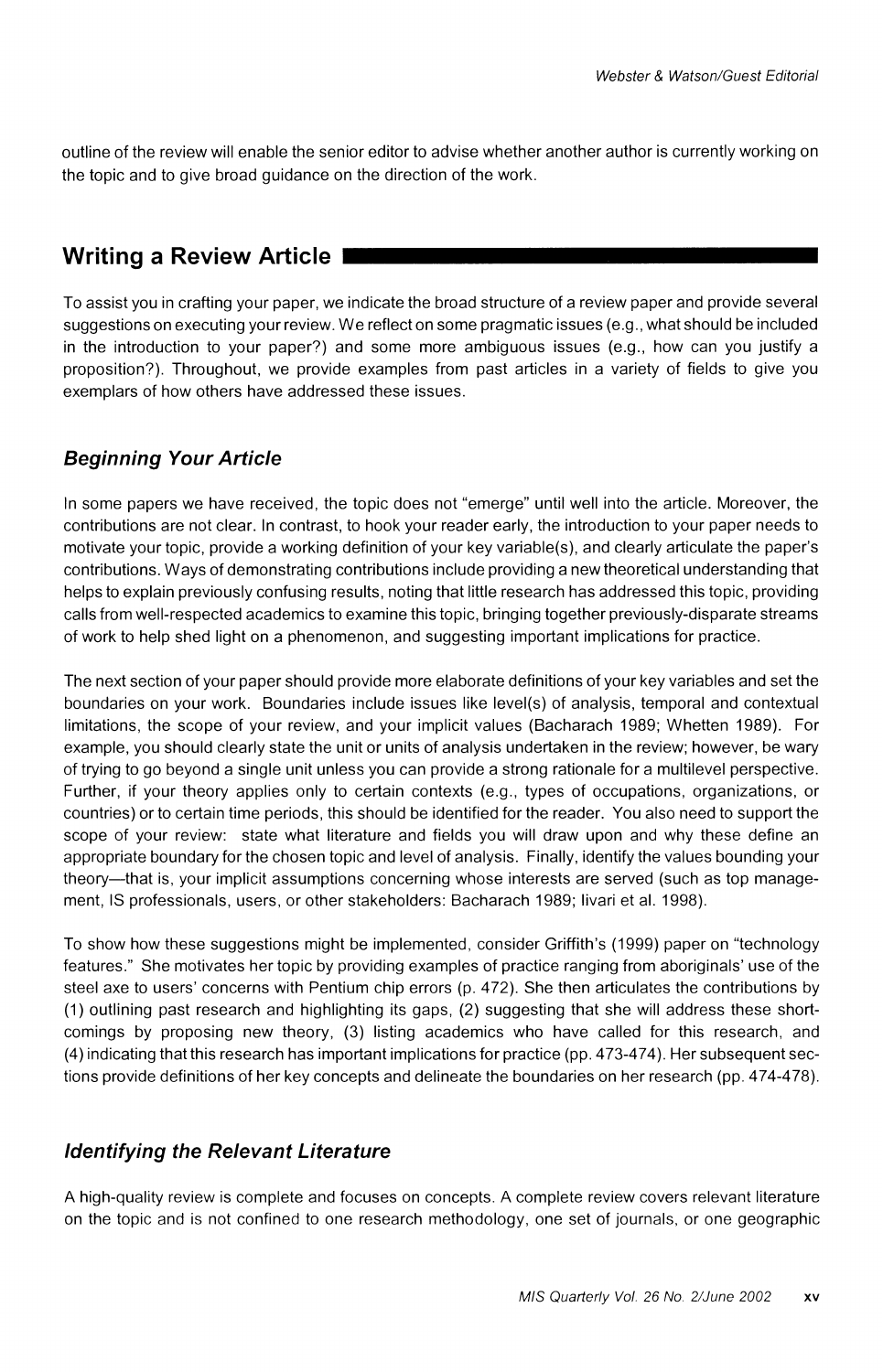**region. However, a comment we receive frequently from reviewers is that MISQ Review submissions focus solely on North American or a small set of "top" publications. As one reviewer tellingly noted:** 

**Studies of the IS literature have consistently been limited by drawing from a small sample of journals. Even though the [ones] investigated here may have reputations as our top journals, that does not excuse an author from investigating "all" published articles in a field..../ just can't see the justification for searching by journal instead of searching by topic across all relevant journals.** 

**We recommend a structured approach to determine the source material for the review:** 

**(1) The major contributions are likely to be in the leading journals. It makes sense, therefore, to start with them. While journal databases like ABI/Inform (ProQuest) accelerate identification of relevant articles, scanning a journal's table of contents is a useful way to pinpoint others not caught by your keyword sieve. You should also examine selected conference proceedings, especially those with a reputation for quality.** 

**Because IS is an interdisciplinary field straddling other disciplines, you often must look not only within the IS discipline when reviewing and developing theory but also outside the field. Malone and Crowston (1994) provide an excellent example of reviewing literature in related areas like computer science, economics, operations research, organization theory, and biology. Robey et al. (2000) present another admirable example of reviewing two major streams of research to inform their research topic.** 

- **(2) Go backward by reviewing the citations for the articles identified in step 1 to determine prior articles you should consider.**
- **(3) Go forward by using the Web of Science3 (the electronic version of the Social Sciences Citation Index) to identify articles citing the key articles identified in the previous steps. Determine which of these articles should be included in the review.**

**A systematic search should ensure that you accumulate a relatively complete census of relevant literature. You can gauge that your review is nearing completion when you are not finding new concepts in your article set. Of course, you will miss some articles. If these are critical to the review, however, they are likely to be identified by colleagues who read your paper either prior to or after your submission.** 

## **Structuring the Review**

**A literature review is concept-centric. Thus, concepts determine the organizing framework of a review. In contrast, some authors take an author-centric approach and essentially present a summary of the relevant articles. This method fails to synthesize the literature. The two approaches are easily recognized, as illustrated in Table 1.** 

**<sup>3</sup>http://www.webofscience .com/**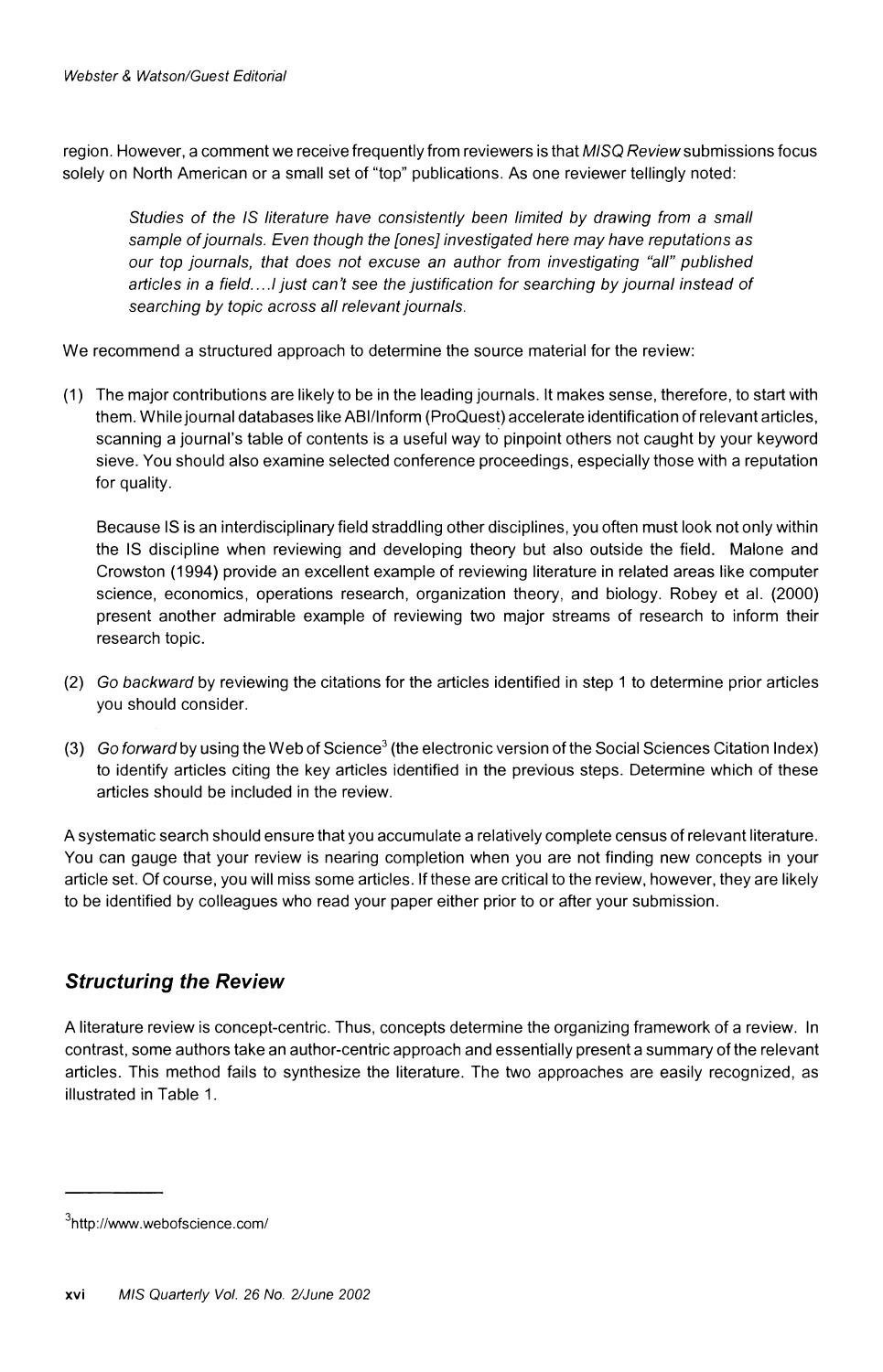| Table 1. Approaches to Literature Reviews |                                 |  |  |  |  |  |  |
|-------------------------------------------|---------------------------------|--|--|--|--|--|--|
| Concept-centric                           | <b>Author-centric</b>           |  |  |  |  |  |  |
| Concept $X$ [author A, author B, ]        | Author A  concept X, concept Y, |  |  |  |  |  |  |
| Concept Y  [author A, author C, ]         | Author B  concept X, concept W, |  |  |  |  |  |  |

| Table 2. Concept Matrix |                 |   |  |  |          |  |  |  |  |  |
|-------------------------|-----------------|---|--|--|----------|--|--|--|--|--|
| <b>Articles</b>         | <b>Concepts</b> |   |  |  |          |  |  |  |  |  |
|                         | 宀               | P |  |  | $\cdots$ |  |  |  |  |  |
|                         |                 |   |  |  |          |  |  |  |  |  |
| ◠                       |                 |   |  |  |          |  |  |  |  |  |
| $\cdots$                |                 |   |  |  |          |  |  |  |  |  |

| Table 3. Concept Matrix Augmented with Units of Analysis |                 |   |  |   |   |   |         |   |   |          |   |   |   |   |  |
|----------------------------------------------------------|-----------------|---|--|---|---|---|---------|---|---|----------|---|---|---|---|--|
| <b>Articles</b>                                          | <b>Concepts</b> |   |  |   |   |   |         |   |   |          |   |   |   |   |  |
|                                                          | B<br>Α          |   |  |   | C |   | Г       |   |   | $\cdots$ |   |   |   |   |  |
| Unit of<br>analysis                                      | C               | G |  | Ω | G |   | $\circ$ | G |   | O        | G |   | O | G |  |
|                                                          |                 |   |  |   | × |   |         |   | × |          |   |   |   |   |  |
| ာ                                                        | ×               |   |  |   | × | × |         | × |   |          |   |   |   |   |  |
| $\cdots$                                                 |                 |   |  |   |   |   |         | × | × |          |   | × |   |   |  |

**Legend: O (organizational), G (group), I (individual)** 

**To make the transition from author- to concept-centric, we recommend that you compile a concept matrix as you read each article (Table 2), an idea we have adapted from Salipante et al. (1982). When your reading is complete, synthesize the literature by discussing each identified concept. Before commencing this step, take some time to develop a logical approach to grouping and presenting the key concepts you have uncovered.** 

**You might need to add a further dimension to the concept matrix to handle the unit of analysis (Table 3). For example, Te'eni (2002) found that the concept "communication strategy" had different meanings when considered from the organizational, group, individual, and cognitive utterance levels. Isolating concepts by unit of analysis should result in a crisper review because it is easier to detect when you let a concept stray outside the scope of its domain.**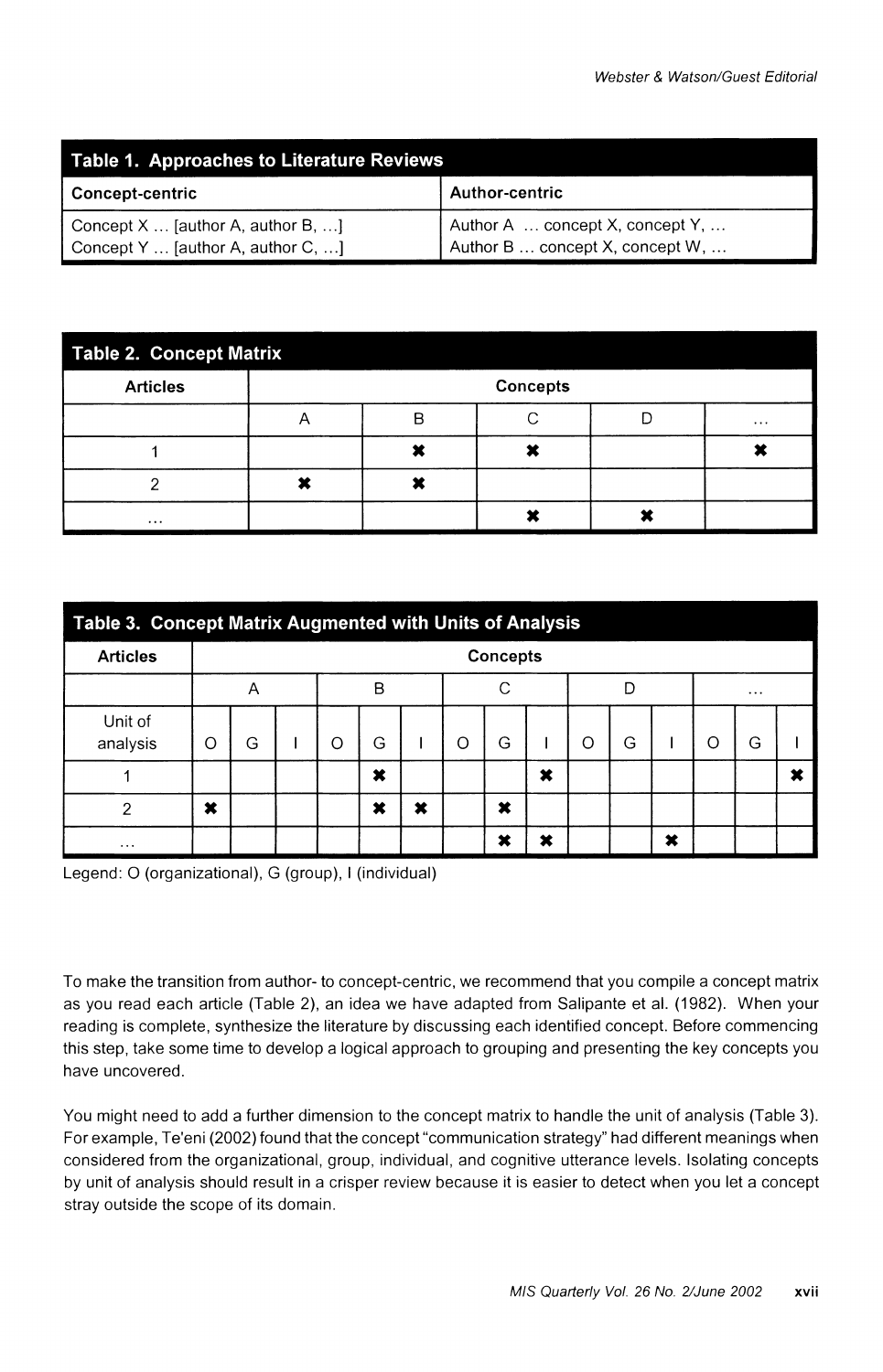**Tables and figures can be an effective means of communicating major findings and insights. Nonetheless, tables cannot be merely lists of articles. They need to add value by categorizing articles based on a scheme that helps to define the topic area, such as types of variables examined, level of analysis, gaps in the literature, or other important theoretical issues.** 

**For instance, DeLone and McLean (1992) include a set of tables summarizing the literature on IS success by level of analysis, type of study, and success measures. As another example, Bem (1995) describes a review in which past research is categorized by whether the studies support one of three competing models-by doing so, the authors are able to discover a recognizable pattern supporting one of the models. Alavi and Leidner's (2001) table of knowledge taxonomies makes it easy for the reader to quickly determine the meaning of a particular knowledge type, which is especially useful in a long article. Finally, the six figures and 13 tables in Te'eni's (2001) review article help to communicate his message more clearly.** 

**A review succeeds when it helps other scholars to make sense of the accumulated knowledge on a topic. We believe that sense-making is enhanced when a review is logically structured around the topic's central ideas and makes good use of tables and figures to convey economically the key findings and relationships.** 

## **Tone**

**A successful literature review constructively informs the reader about what has been learned. In contrast to specific and critical reviews of individual papers, tell the reader what patterns you are seeing in the literature. Do not fall into the trap of being overly critical, as Daft (1985, p. 198) argued when describing why he rejected some journal submissions:** 

**...another indicator of amateurism was an overly negative approach to the previous literature.... Previous work is always vulnerable. Criticizing is easy, and of little value; it is more important to explain how research builds upon previous findings rather than to claim previous research is inadequate and incompetent.** 

**Respect the work of those who labored to create the foundation for your current work by keeping in mind that all research is flawed (McGrath 1982). Of course, you cannot cite others' work blindly-sometimes research is poorly designed and conducted, and you will need to make hard decisions about whether to include this work in your review or to downplay its significance. Further, if a research stream has a common "error" that must be rectified in future research, you will need to point this out in order to move the field forward. In general, though, be fault tolerant. Recognize that knowledge is accumulated slowly in a piecemeal fashion and that we all make compromises in our research, even when writing a review article.** 

## **Tense**

**Opinion is varied on whether when writing about prior research you should mainly use the present or past tense. When either tense can communicate equally effectively, we opt for the present for several reasons. First, it gives the reader a greater sense of immediacy. Second, when discussing concepts, and in line with our concept-centric approach to literature reviews, it is logical to use the present tense because concepts are always here and now. Third, the present tense is terser and thus faster for the reader to process. There is an exception to this recommendation. An author's opinions can change with time. When attributing a statement or idea to a person, therefore, use the past tense: "Max Weber may no longer be saying what he once said" (Starbuck 1999).**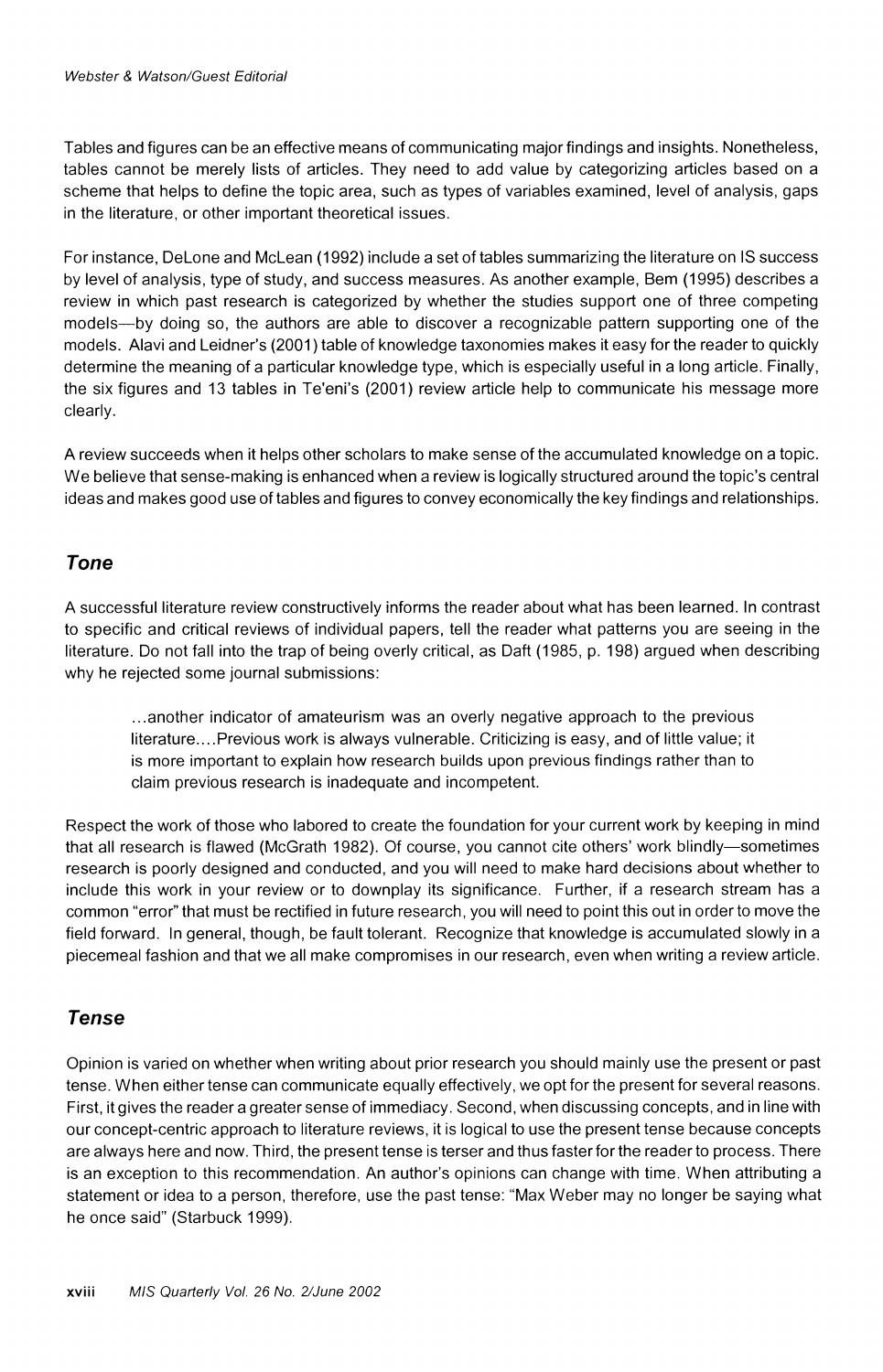## **Theoretical Development in Your Article**

**A review should identify critical knowledge gaps and thus motivate researchers to close this breach. That is, writing a review not only requires an examination of past research, but means making a chart for future research. For example, the MISQ Review articles by Alavi and Leidner (2001) and Te'eni (2001) pinpoint questions for future inquiry.** 

**Highlighting the discrepancy between what we know and what we need to know alerts other scholars to opportunities for a key contribution. Usually, this roadmap is accomplished by developing a conceptual model with supporting propositions. In this paper, we focus on this traditional approach. However, there are other means of making a significant contribution (Whetten 1989). For instance, showing how competing theories or philosophical assumptions explain an important phenomenon can be very influential (e.g., Allison's [1969] analysis of the Cuban missile crisis).** 

**Extending current theories or developing new theories will create directions for future research. However,**  extending or developing theories is a difficult task and is often the weakest part of a review. Nonetheless, **it is the most important part of a review and generally needs the most elaboration. Here, we provide some recommendations for researchers who wish to develop a model and justify its propositions.** 

**Conceptual models are generally derived from variance (factor) or process theories (Markus and Robey 1988; Mohr 1982). Variance theories incorporate independent variables that cause variation in dependent variables. In contrast, process theories use events and states to help explain dynamic phenomena. Thus, models may look very different in the two approaches (see Figure 1 of Langley [1999] for examples of these two types of models). Of course, review articles may draw from both variance and process research to develop conceptual models to guide future research. In fact, DiMaggio (1995, p. 392) argued that "many of the best theories are hybrids, combining the best qualities" of these approaches. Moreover, Sabherwal and Robey (1995) demonstrate how the two approaches can be reconciled in one study. Thus, do not treat the results of variance and process research as independent elements of a review. Rather, make every effort to show how these two approaches reveal a deeper understanding of the topic. For example, the explanatory power of a process model might be contingent on the strength of a particular variable, as Newman and Sabherwal (1991) illustrate.** 

**Models and propositions capture relationships between variables, but do not, on their own, represent theory (Sutton and Staw 1995). For example, Griffith's (1999) proposition la (p. 480) states that, "New/adapted concrete features are more likely to be experienced as novel than new/adapted abstract features." Rather, the reasoning or justification for these relationships represents the crucial part of the theory-development process.** 

**The reasoning for propositions may come from three main sources: theoretical explanations for "why," past empirical findings, and practice or experience. The why or logical reasoning is the most important component of the explanation. It must always be part of any justification. It represents "the theoretical glue that welds the model together" (Whetten 1989, p. 491). Past empirical research also should be included if it exists. If it does not exist in the specific area of interest, however, empirical research in related areas should be presented as (weaker) support (Gay and Diehl 1992). Experience, if available, can also help to justify a proposition; it may arise from the author's own experiences in interacting with organizations or from the practice literature. Nonetheless, while past findings and experience can help to support a proposition, keep in mind that they are not a substitute for logical reasoning (Sutton and Staw 1995).** 

**As justifying propositions often represents one of the most challenging aspects of a review paper, let us look at several examples. First, if we examine Griffith's research concerning technology features, we see**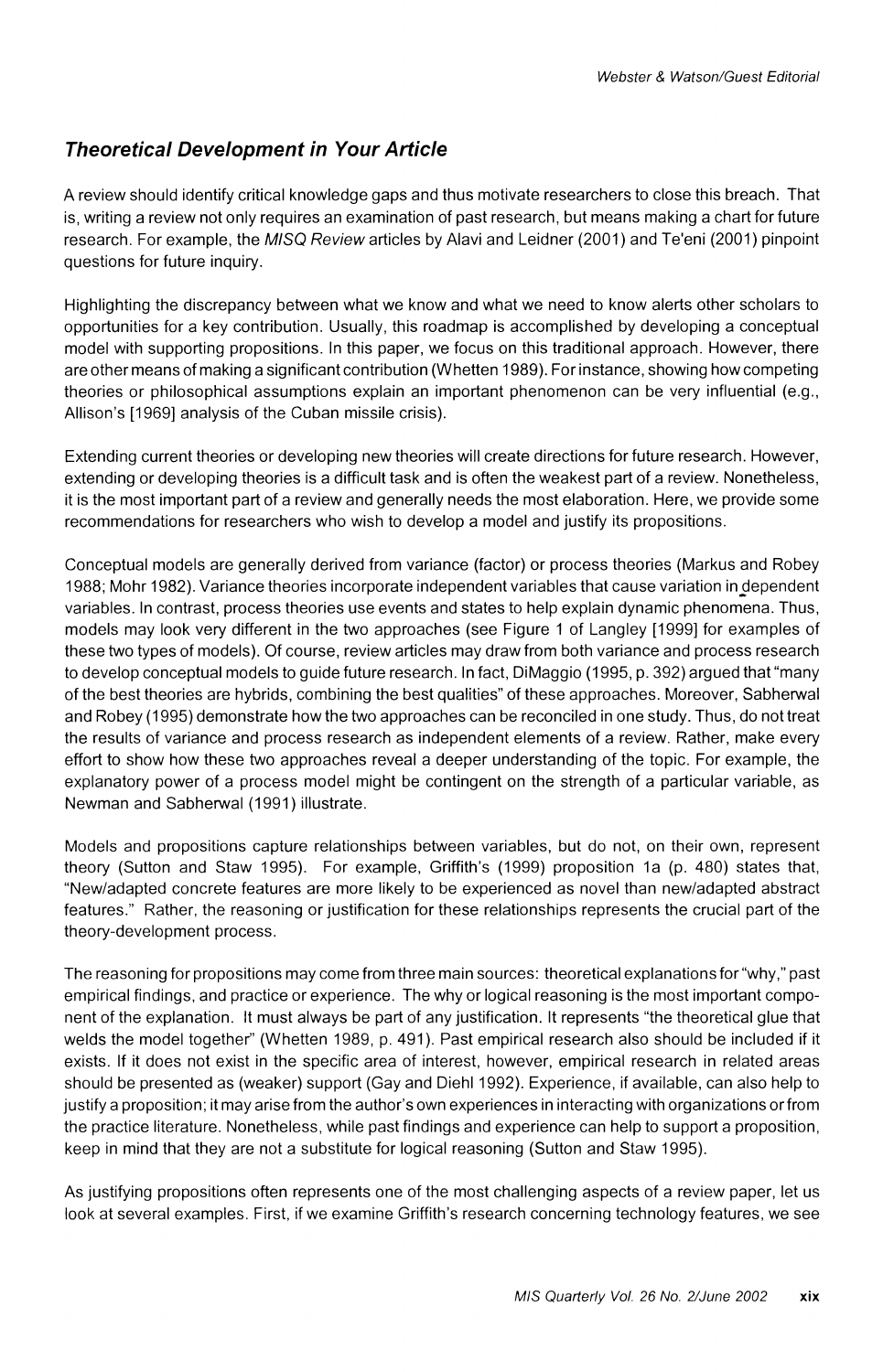**that she draws on each of the three types of justification sources at various times. For example, for one proposition, she provides a theoretical explanation (concerning verification) and gives an example from practice (Lotus Notes). For another proposition, she draws on past empirical research in a related area (concerning reward systems) and provides an example from her own experience (at several automobile assembly plants).** 

**As another example, examine Moorman and Miner's (1998) paper on organizational memory. Many of the propositions use all three types of justification sources. For example, to justify a proposition concerning procedural memory and speed, the authors first draw on theory about the automatic quality of procedural memory (from cognition), then report on empirical support from a related area (teachers), and end with an example from practice (improvisation during war).** 

## **Evaluating Your Theory**

**Once you have developed your theory (such as model, propositions, and justifications), how do you know if it is good? This evaluation is difficult and nebulous.** 

**Writers argue that good theories should be memorable and provide answers to why. They should explain, predict, and delight (Weick 1995). Others propose that they should be interesting (Davis 1971) yet parsimonious, falsifiable, and useful (Sutton and Staw 1995). Some argue that theories should be built from multiple paradigms (metatriangulation). Thus, they should exhibit creativity, relevance, and comprehensiveness (Lewis and Grimes 1999, p. 685).** 

**Reviewers are looking for good theories, but there is no cookbook approach to accomplishing this. One important way to assist you in this evaluation process is to have colleagues read and comment on your work before submitting it for review (Bem 1995). As Daft (1985, p. 207) observed:** 

**With each revision, the paper ripens. Expose your paper to the fresh air and sunshine of collegial feedback. With each discussion, new ideas emerge. The ripening process is facilitated with hard work and frequent revisions.** 

## **Creating Your Discussion and Conclusions**

**Some reviews end abruptly with a short conclusion. However, even though you have completed the majority of your review paper at this point, you can still tell your colleagues more. For instance, returning to Griffith, we see that after she justifies her propositions, she goes on to demonstrate how her work extends past research, to suggest ways that her theory can be empirically examined, and to draw implications for practice and future theorizing (pp. 484-486).** 

## **The Reviewing and Revision Process**

**A review paper embodies the "state of the field." As such, it represents a benchmark for others conducting future research in your area. You should reap the benefits of citations to your article for years to come because your work should hew a path for others. Because of the value and importance of a high-quality review for the field, the first choices for reviewers are current MIS Quarterly Associate Editors. We also**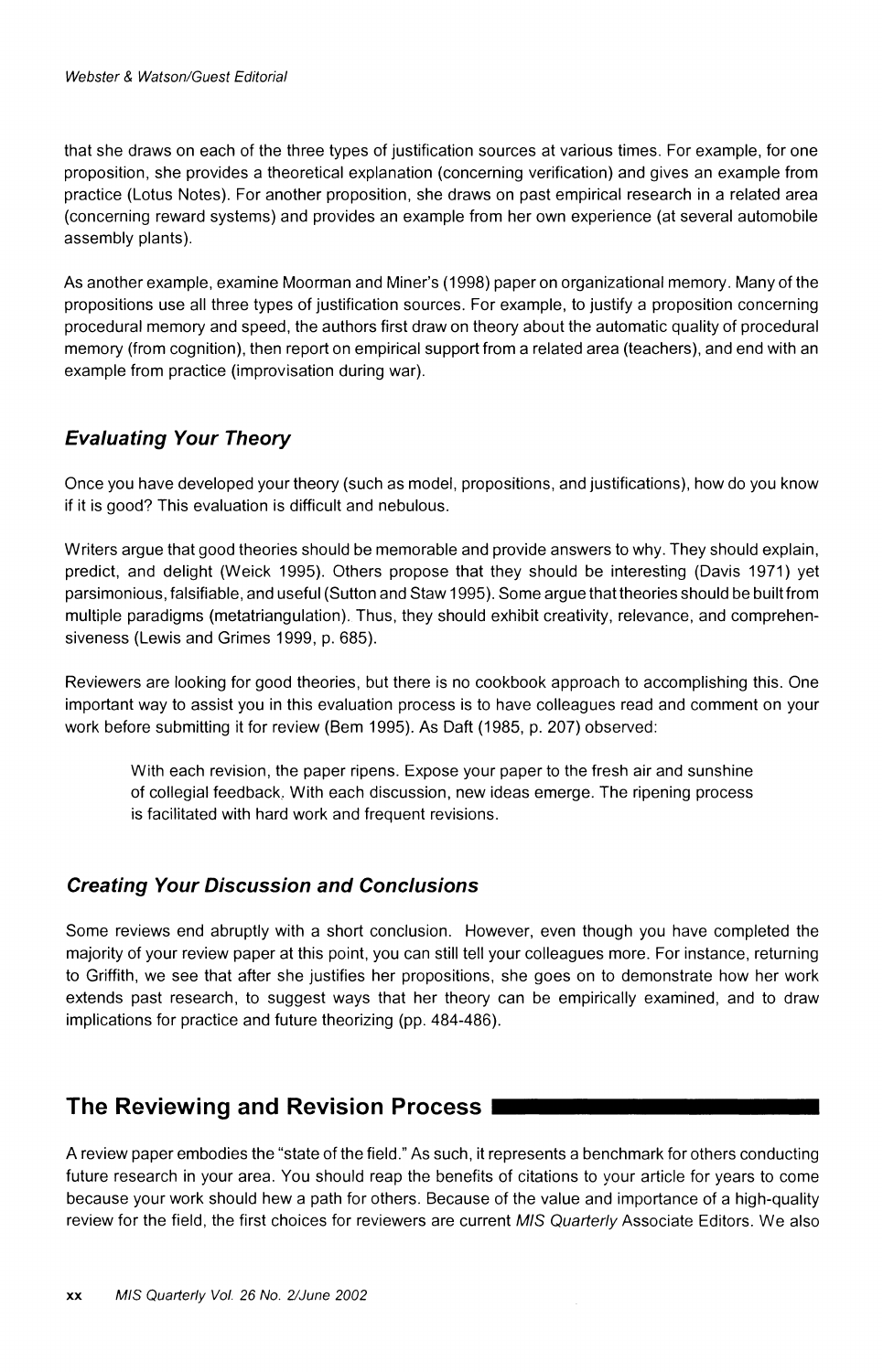**contact senior experts conducting research on the particular topic of the review. Thus, reviews are written by well-qualified, accomplished scholars. The benefit is that you will receive a detailed, developmental review. The downside is that these reviewers will recognize many opportunities for you to improve the quality of your work. As a result, the revision will take more effort than the revision for a regular article.** 

**What concerns have reviewers generally pointed out in their comments on MISQ Review papers? "What's new?" always seems to be highlighted by reviewers, and earlier we listed ways of demonstrating the contributions of your paper. However, reviewers are looking for not one, but a combination of contributions. Saying that "it hasn't been done before" on its own will not convince your reviewers. More generally, and consistent with Whetten's (1989) most-frequently occurring types of reviewer concerns, we have found that reviewers are looking for contribution ("what's new?"), impact ("so what?"), logic ("why so?"), and thoroughness ("well done?"). You will be well on your way to a publishable paper if you can address these four major concerns when first submitting your paper.** 

**Responding to the reviewers' concerns differs from a traditional research paper in two major aspects. First, the revision process is generally longer because it takes time to reread and reinterpret the literature on which your article is based. You also will need to read and integrate articles suggested by the reviewers. Second, because a revision to a long paper can involve many changes, it is helpful to develop a plan for the review and share it with the editor and reviewers. A plan clarifies how you will handle the possibly disparate recommendations of reviewers. If the reviewers disagree on how you will reconcile their advice, then considerable time and anguish is saved if this divergence of views is sorted out before you launch on a major revision. MISQ Review does not require authors to submit a plan prior to revision, but we certainly urge you to consider this option.** 

# **Summary**

**An ideal article:** 

- **\* motivates the research topic and explains the review's contributions**
- **\* describes the key concepts**
- **\* delineates the boundaries of the research**
- **\* reviews relevant prior literature in IS and related areas**
- **\* develops a model to guide future research**
- **\* justifies propositions by presenting theoretical explanations, past empirical findings, and practical examples**
- **\* presents concluding implications for researchers and managers.**

**And on top of this, the exemplary review article should be explanatory and creative!** 

**MISQ Review articles are significantly longer than regular MIS Quarterly articles, so authors have the space to develop such an ideal article. Nevertheless, this task is not straightforward. We challenge you to craft such contributions for MISQ Review to move the field forward. Like Sutton and Staw's (1995, p. 380) conclusion about organizational research, we believe that** 

**Without constant pressure for theory building, the field would surely slide to its natural resting place in dust-bowl empiricism.**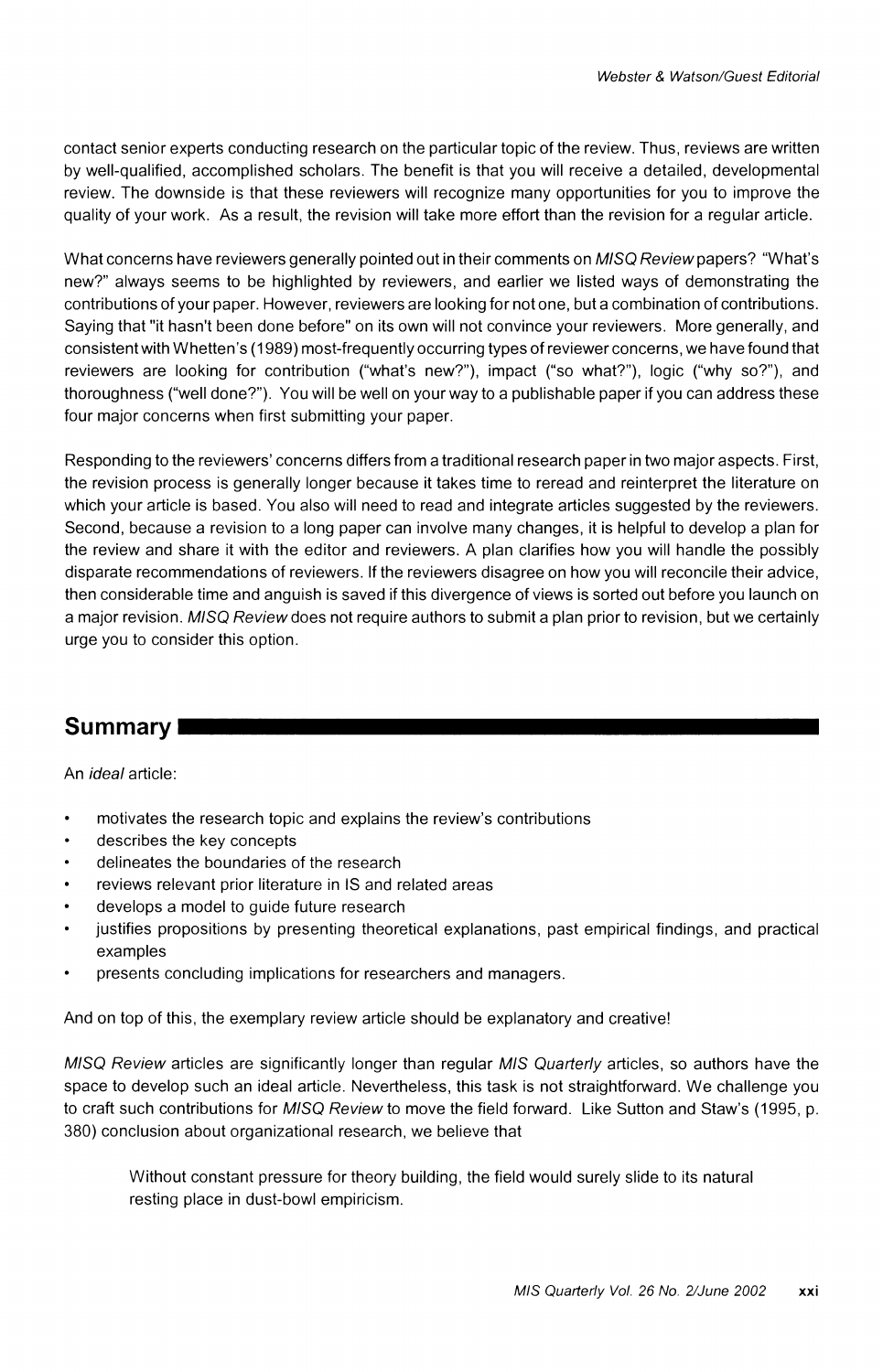#### **Acknowledgments**

**We thank Brent Gallupe, Terri Griffith, Dorothy Leidner, Ji-Ye Mao, Shan Ling Pan, Dan Robey, Mikko Siponen, and Dov Te'eni for their comments on an earlier draft of this paper. Their insights and experiences added considerable valuable.** 

#### **References**

- **Alavi, M., and Leidner, D. E. "Knowledge Management and Knowledge Management Systems: Conceptual Foundations and Research Issues," MIS Quarterly (25:1), March 2001, pp. 107-136.**
- **Allison, G. T. "Conceptual Models and the Cuban Missile Crisis," The American Political Science Review (63:3), 1969, pp. 689-718.**
- **Bacharach, S. B. "Organizational Theories: Some Criteria for Evaluation," Academy of Management Review (14:4) 1989, pp 496-515.**
- **Bem, D. J. "Writing a Review Article for Psychological Bulletin," Psychological Bulletin (118:2), 1995, pp. 172-177.**
- **Daft, R. L. "Why I Recommended That Your Manuscript Be Rejected and What You Can Do About It," in Publishing in the Organizational Sciences, L. L. Cummings and P. J. Frost (eds.), Irwin, Homewood, IL, 1985, pp. 193-209.**
- **Davis, M. S. "That's Interesting!," Philosophy of Social Science (1), 1971, pp. 309-344.**
- **DeLone, W. H., and McLean, E. R. "Information Systems Success: The Quest for the Dependent Variable," Information Systems Research (3:1), 1992, pp. 60-95.**
- **DiMaggio, P. J. "Comments on 'What Theory Is Not'," Administrative Science Quarterly (40:3), 1995, pp. 391-397.**
- **Gay, L. R., and Diehl, P. L. Research Methods for Business and Management, Macmillan, New York, 1992, pp. xxiv, 679.**
- **Griffith, T. L. "Technology Features as Triggers for Sensemaking," Academy of Management Review (24:3), 1999, pp. 472-488.**
- **livari, J., Hirschheim, R. A., and Klein, H. K. "A Paradigmatic Analysis Contrasting Information Systems Development Approaches and Methodologies," Information Systems Research (9:2), 1998, pp. 164- 193.**
- **Langley, A. "Strategies for Theorizing from Process Data," Academy of Management Review (24:4), 1999, pp. 691-710.**
- **Lewis, M. W., and Grimes, A. J. "Metatriangulations: Building Theory from Multiple Paradigms," Academy of Management Review (24:4), 1999, pp. 672-690.**
- **Malone, T. W., and Crowston, K. "The Interdisciplinary Study of Coordination," ACM Computing Surveys (26:1), 1994, pp. 87-119.**
- **Markus, M. L., and Robey, D. "Information Technology and Organizational Change: Causal Structure in Theory and Research," Management Science (34:5), 1988, pp. 583-598.**
- **McGrath, J. E. "Dilemmatics: The Study of Research Choices and Dilemmas," in Judgment Calls in Research, J. E. McGrath, J. Martin, and R. A. Kulka (eds.), Sage, Beverly Hills, CA, 1982, pp. 69-102.**
- **Mohr, L. B. Explaining Organizational Behavior (1st' ed.), Jossey-Bass, San Francisco, 1982, pp. xv, 260.**
- **Moorman, C., and Miner, A. S. "Organizational Improvisation and Organizational Memory," Academy of Management Review (23:4), 1998, pp. 698-723.**
- **Newman, M., and Sabherwal, R. "Information Systems Development: Four Process Scenarios with Case Studies," Journal of Information Systems (5:1), 1991.**
- **Parsons, T., and Shils, E. A. Toward a General Theory of Action, Harper & Row, New York, 1962.**